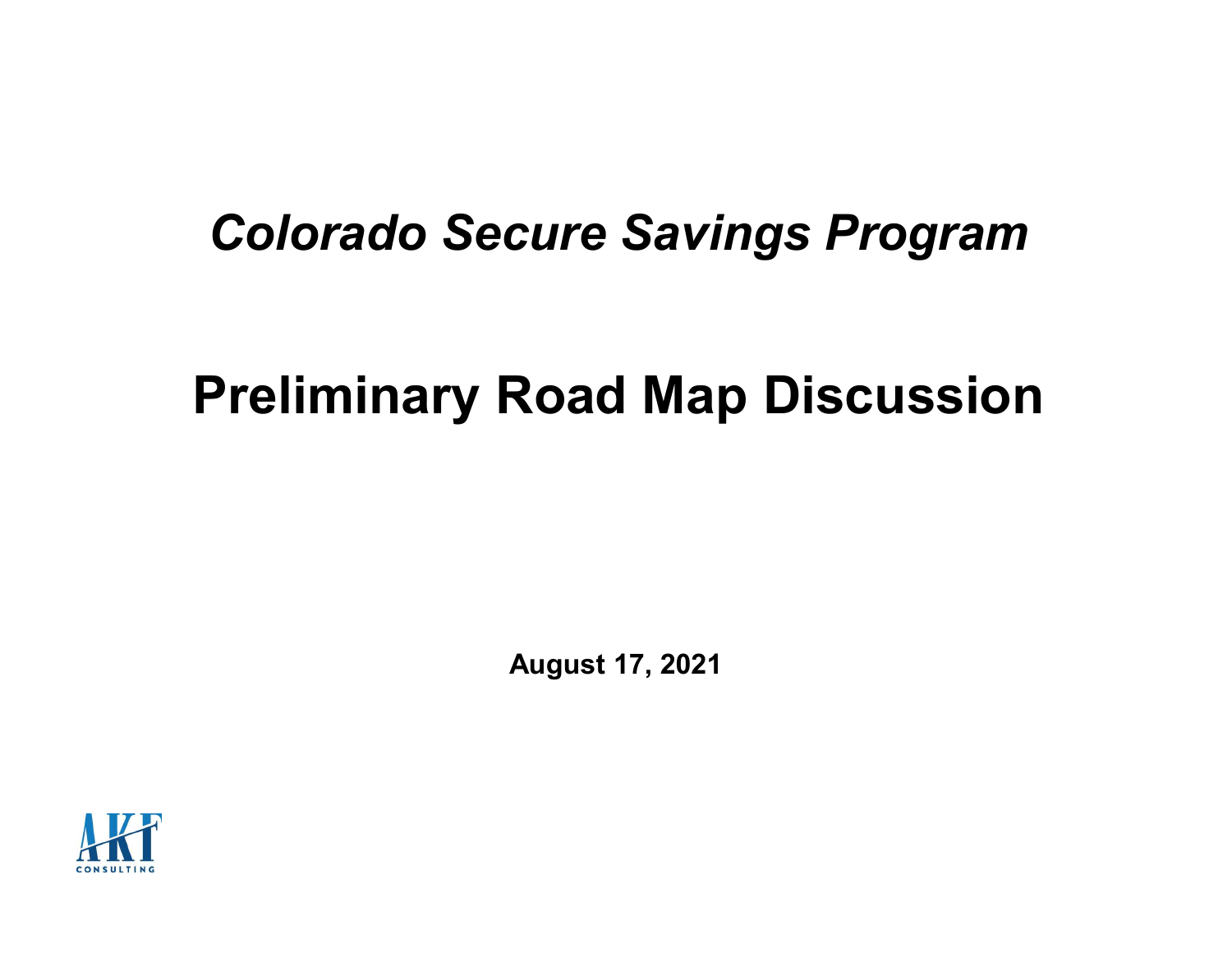### Colorado Program Development Phases



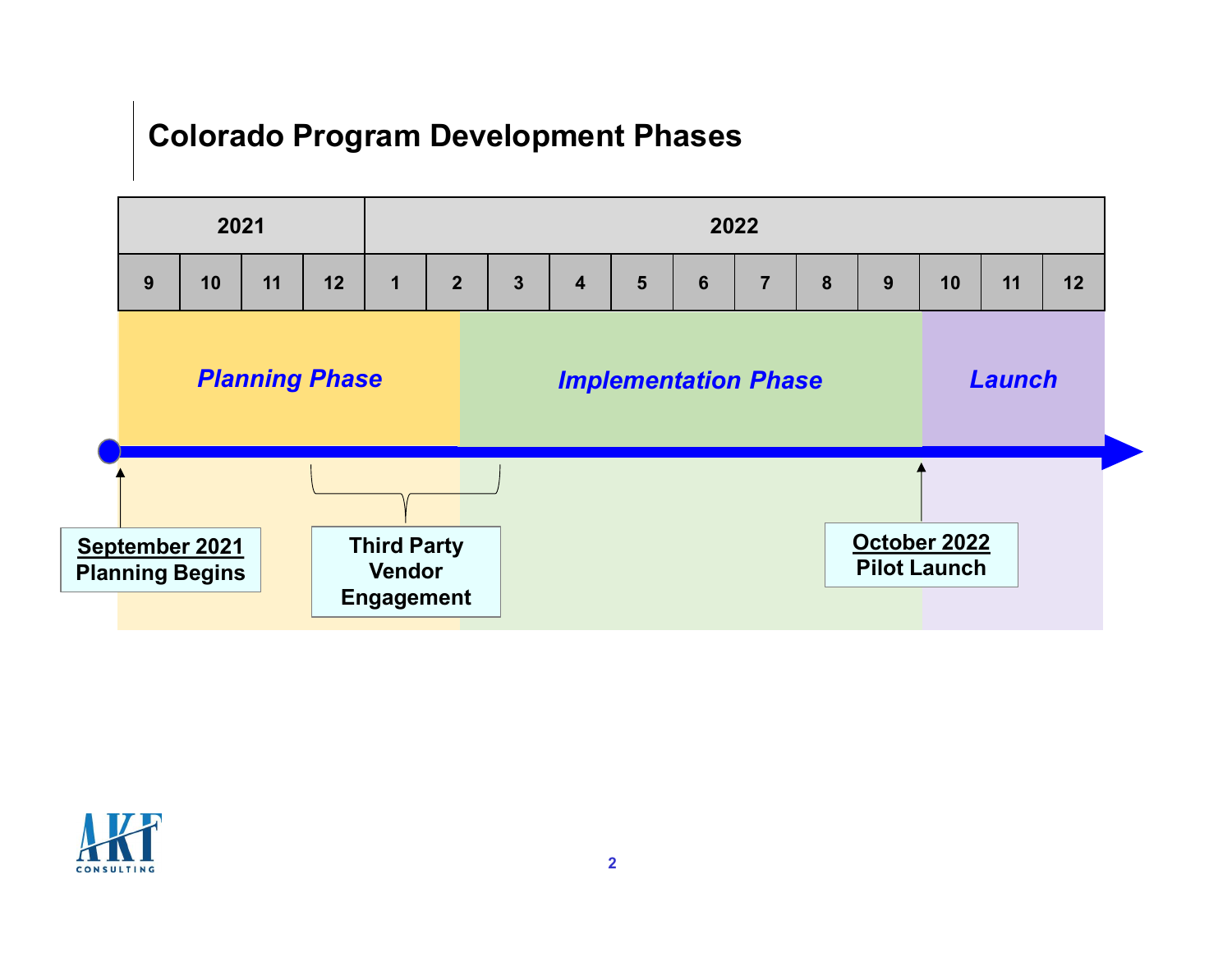## Potential Program Timeline

| <b>Potential Program Timeline</b>                                           |   |      |    |    |    |             |                |   |                         |  |                |                |                |   |   |    |    |    |
|-----------------------------------------------------------------------------|---|------|----|----|----|-------------|----------------|---|-------------------------|--|----------------|----------------|----------------|---|---|----|----|----|
|                                                                             |   | 2021 |    |    |    | 2022        |                |   |                         |  |                |                |                |   |   |    |    |    |
|                                                                             | 9 |      | 10 | 11 | 12 | $\mathbf 1$ | 2 <sup>1</sup> | 3 | $\overline{\mathbf{4}}$ |  | $5\phantom{1}$ | $6\phantom{1}$ | $\overline{7}$ | 8 | 9 | 10 | 11 | 12 |
| <b>Program Design</b>                                                       |   |      |    |    |    |             |                |   |                         |  |                |                |                |   |   |    |    |    |
| <b>Program Modeling</b>                                                     |   |      |    |    |    |             |                |   |                         |  |                |                |                |   |   |    |    |    |
| <b>Investment Design and Policy</b><br><b>Statement</b>                     |   |      |    |    |    |             |                |   |                         |  |                |                |                |   |   |    |    |    |
| <b>Program Administration</b><br><b>Services</b>                            |   |      |    |    |    |             |                |   |                         |  |                |                |                |   |   |    |    |    |
| <b>Investment Management</b><br><b>Services</b>                             |   |      |    |    |    |             |                |   |                         |  |                |                |                |   |   |    |    |    |
| <b>Participant Marketing, Financial</b><br><b>Education and Disclosures</b> |   |      |    |    |    |             |                |   |                         |  |                |                |                |   |   |    |    |    |
| Implementation                                                              |   |      |    |    |    |             |                |   |                         |  |                |                |                |   |   |    |    |    |

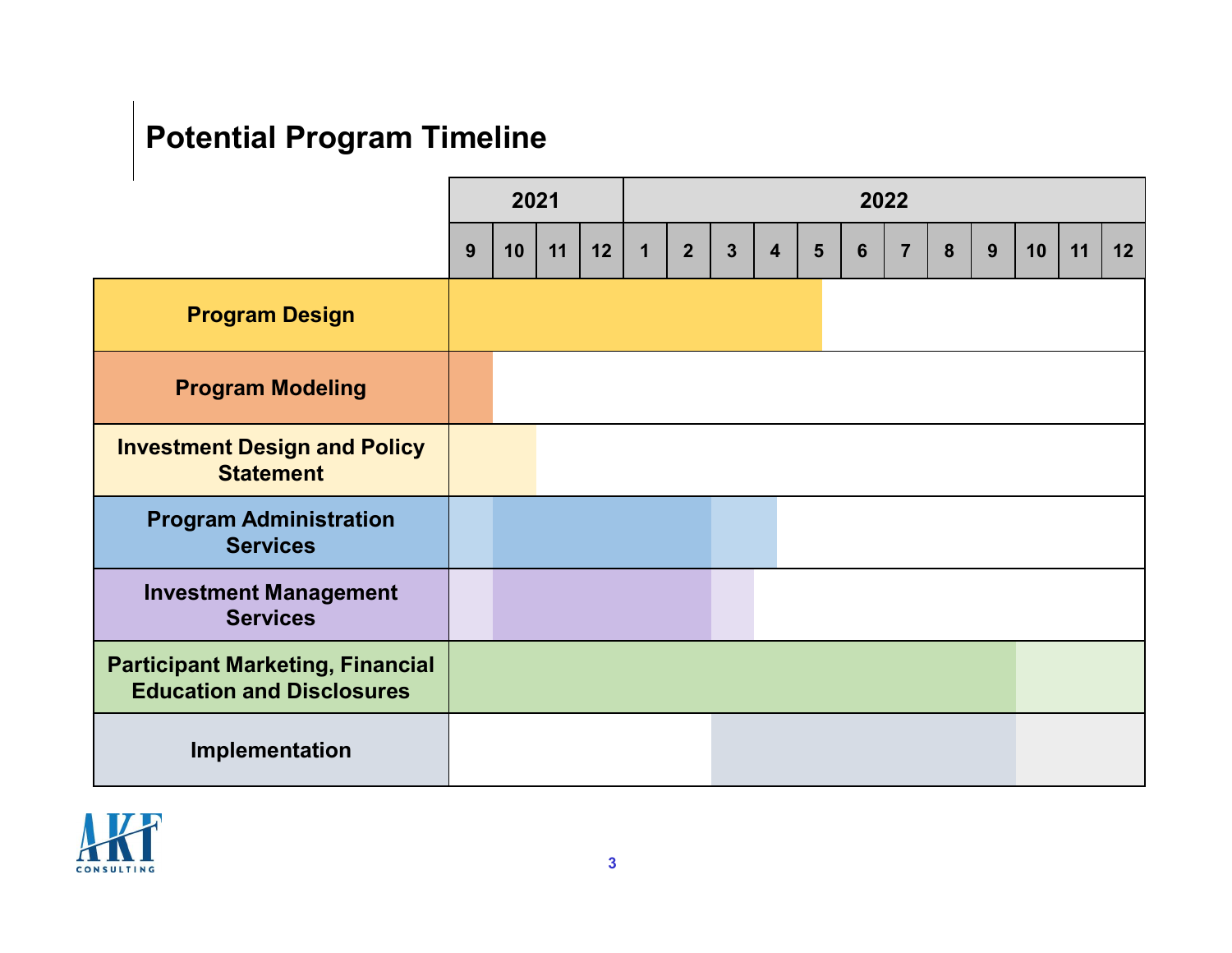## Program Components

|                                                                 | <b>Overview of Elements</b>                                                                                                                 |  |
|-----------------------------------------------------------------|---------------------------------------------------------------------------------------------------------------------------------------------|--|
| <b>Program Design</b>                                           | • Draft initial Program design<br>• Stakeholder Meetings<br>• Board approval of Program design<br>• Regulatory approvals                    |  |
| <b>Program Modeling</b>                                         | • Confirm State funding limits related to Program costs<br>• Create financial model to determine fees necessary to<br>support Program costs |  |
| <b>Investment Design and Policy</b><br><b>Statement ("IPS")</b> | • Evaluate and determine investment design<br>• Develop IPS<br>• Board approval of design and adoption of IPS                               |  |

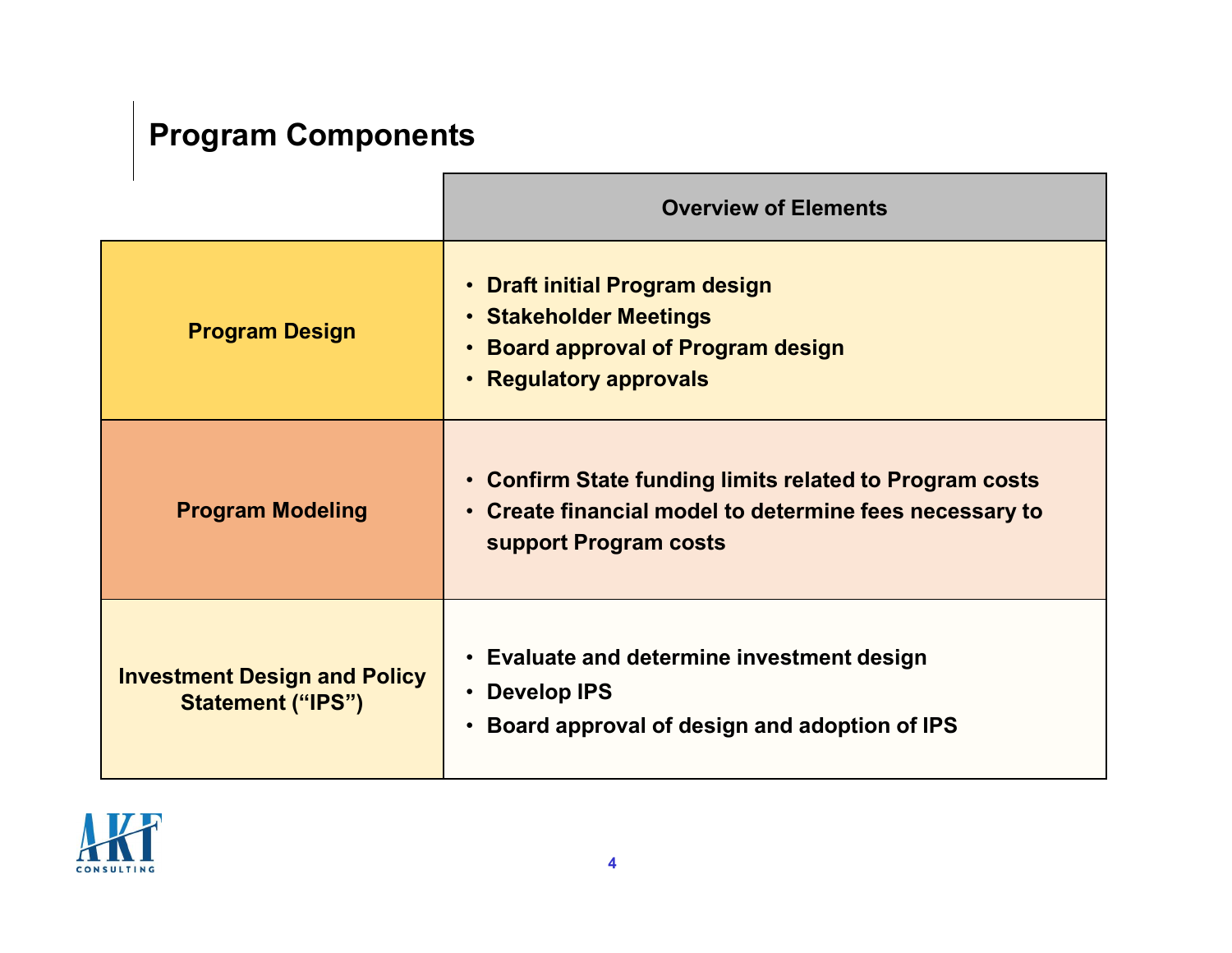## Program Components, cont'd

|                                                  | <b>Overview of Elements</b>                                                                                                                                                                                   |
|--------------------------------------------------|---------------------------------------------------------------------------------------------------------------------------------------------------------------------------------------------------------------|
| <b>Program Administration</b><br><b>Services</b> | • Program Administrator Outreach<br><b>Program Administration RFP and Selection</b><br>$\bullet$<br><b>Board approval</b><br>$\bullet$<br><b>Contract with Program Administrator</b><br>$\bullet$             |
| <b>Investment Management</b><br><b>Services</b>  | <b>Investment Manager Outreach</b><br>$\bullet$<br><b>Investment Management RFP and Selection</b><br>$\bullet$<br><b>Board approval</b><br>$\bullet$<br><b>Contract with Investment Managers</b><br>$\bullet$ |

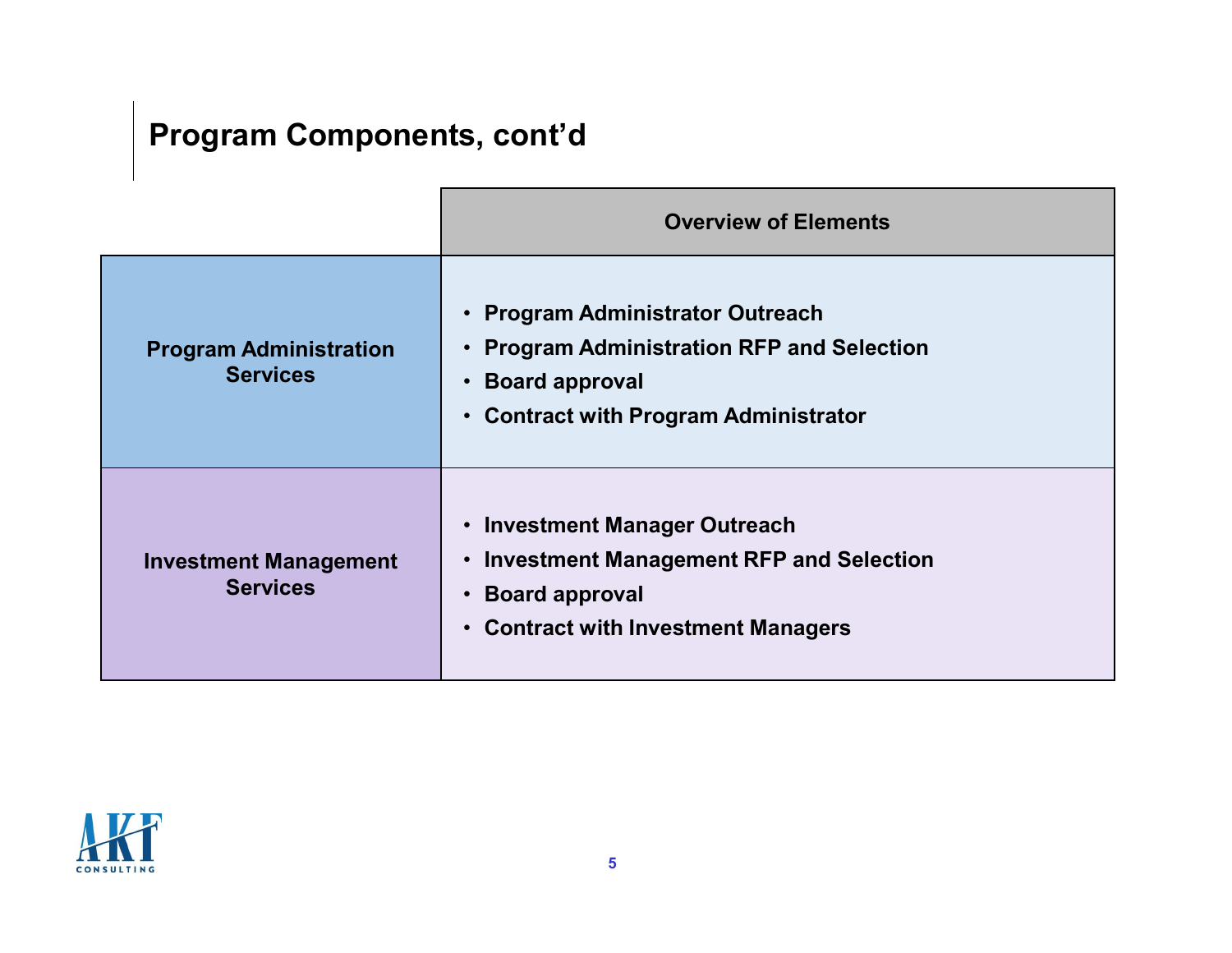## Program Components, cont'd

|                                                                                       | <b>Overview of Elements</b>                                                                                                                                                                                                                                                                                   |
|---------------------------------------------------------------------------------------|---------------------------------------------------------------------------------------------------------------------------------------------------------------------------------------------------------------------------------------------------------------------------------------------------------------|
| <b>Participant Marketing,</b><br><b>Financial Education and</b><br><b>Disclosures</b> | Develop marketing and communication strategy<br><b>Financial education providers outreach</b><br>$\bullet$<br><b>Marketing Agency RFP</b><br><b>Board approval</b><br>General awareness and financial education campaigns<br>Design and produce marketing materials<br>Draft and release disclosure materials |
| Implementation                                                                        | Develop implementation timeline and various Launch phases<br>Perform necessary platform development based on Program<br>requirements<br>• Launch Pilot and Launch phases                                                                                                                                      |

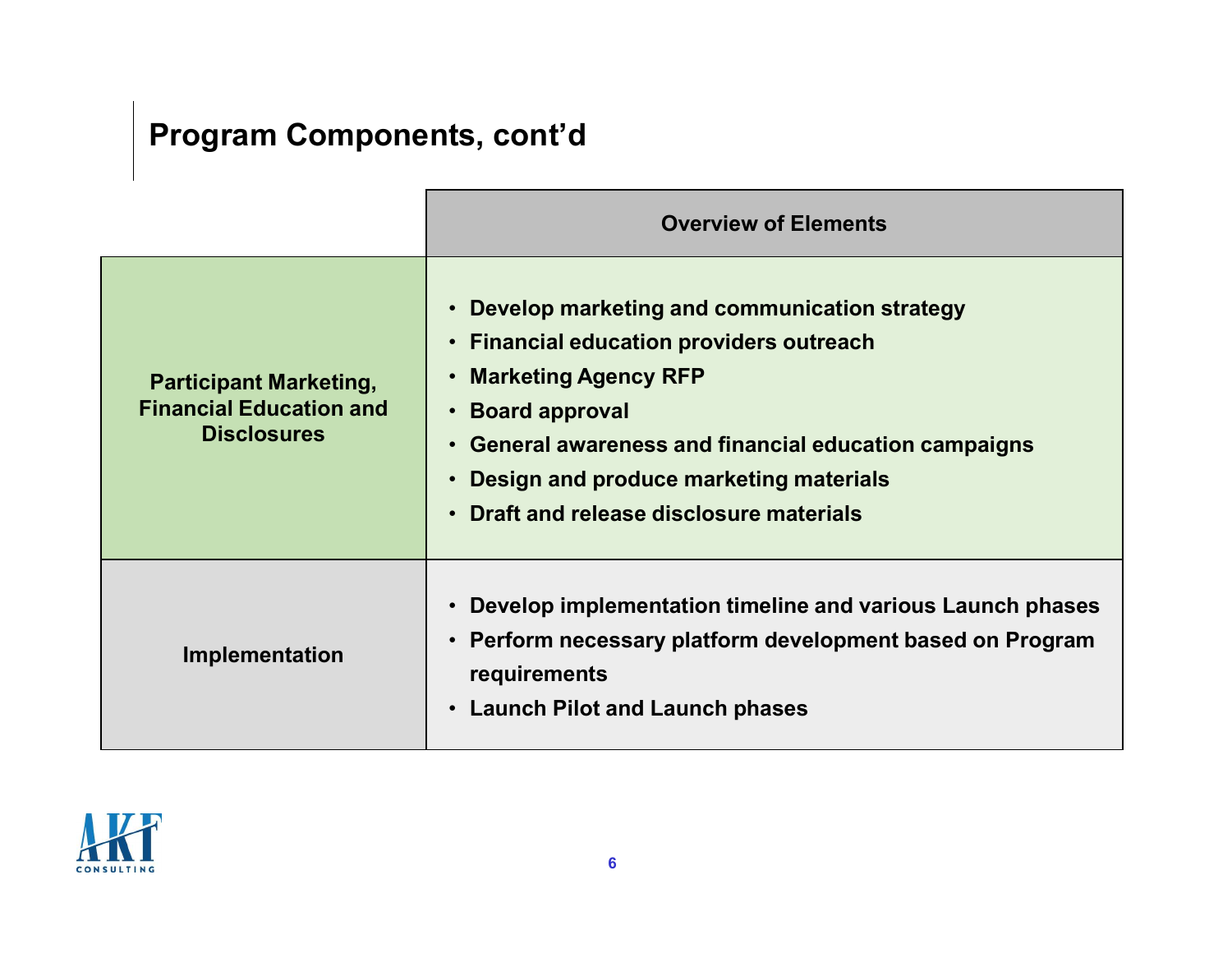### Near-Term Next Steps

- Draft initial Program design
- Review approach to Program modeling
- Develop an Investment Policy Statement
- Begin Program Administrator and Investment Manager outreach